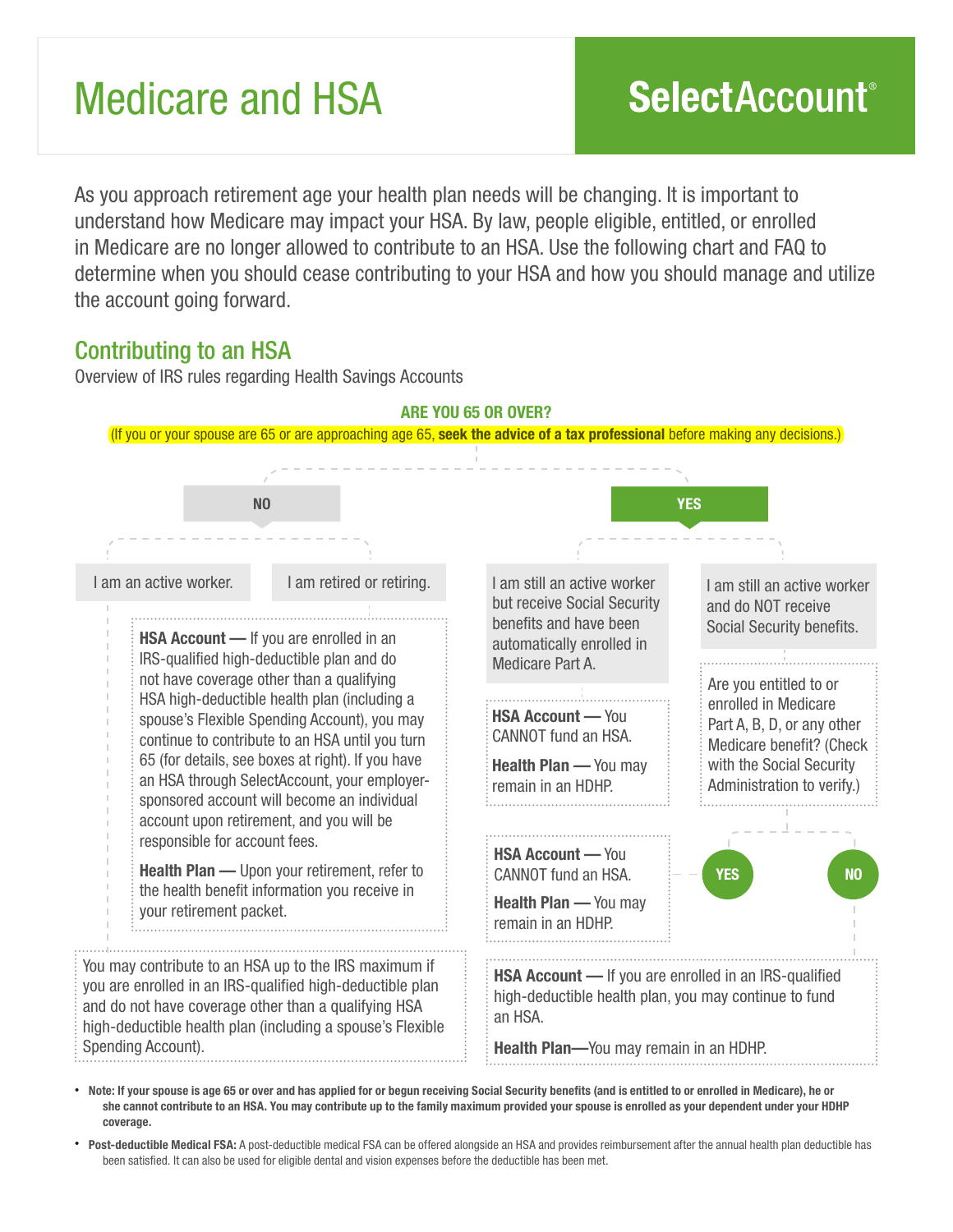## Q: When I turn 65 will I automatically enroll in Medicare Part A?

A: If you already get benefits from the Social Security Administration or the Railroad Retirement Board, you are automatically entitled to Medicare Part A and Part B starting the first day of the month that you turn 65. You do not need to do anything to enroll.

If you are not receiving Social Security, Railroad or disability benefits, you can enroll in Medicare and a Medicare drug plan up to 3 months before your 65th birthday and no later than 3 months after the month of your birthday. You will need to submit an application to the Social Security Administration.

## Q: I am turning 65 in April and will be enrolled in Medicare at that time. How much can I contribute to the HSA for the year?

A: Once you, as the account holder, are enrolled in Medicare you must pro-rate the contributions for the year the coverage begins. Coverage will begin on the first of the month in which you turn 65. In this case you would take the allowed contribution for the year (including any catch up contribution) and divide it by 12. Since you are eligible to contribute from Jan – Mar, multiply the monthly amount by three to get your maximum allowed contribution amount.

### Q: Does this contribution need to be made prior to my birthday?

A: No, contributions can be made up until your tax filing deadline, typically April 15th.

#### Q: I am married, covered by a family HDHP with an HSA. My spouse is enrolled in Medicare but also covered under the family HDHP. Can I still contribute to the HSA?

A: Yes, being eligible to contribute to the HSA is determined by the status of the HSA account holder not the dependents of the account holder. Your spouse being on Medicare does not disqualify you from continuing contributions to the HSA up to the family limit, even if they are also covered by the HDHP.

# The impact of Medicare on HSA

#### Eligible:

If you met the requirements to qualify for Medicare part A, but have not yet applied continue to contribute to your HSA past age 65 and postpone applying for Social Security and Medicare until you stop working. There is no penalty for this delay as long as you maintain your current health coverage.

#### Entitled:

If you are entitled to Medicare because you signed up for Medicare Part A at age 65 or later and have applied for Social Security Benefits you cannot continue to contribute to an HSA. You can continue to withdraw any remaining funds in your account.

If you are entitled to Medicare because you signed up for Medicare Part A at age 65 or later but have not yet applied for Social Security Benefits, you can withdraw your application for Part A. There are no penalties or repercussions and you are free to reapply for Part A at a future date. This will allow you to continue to contribute to the HSA until you decide to reapply for Part A.

#### Enrolled:

If you have applied for, or are receiving, Social Security Benefits – which automatically entitles you to Part A – you cannot continue to contribute to an HSA. You can continue to withdraw any remaining funds in your account.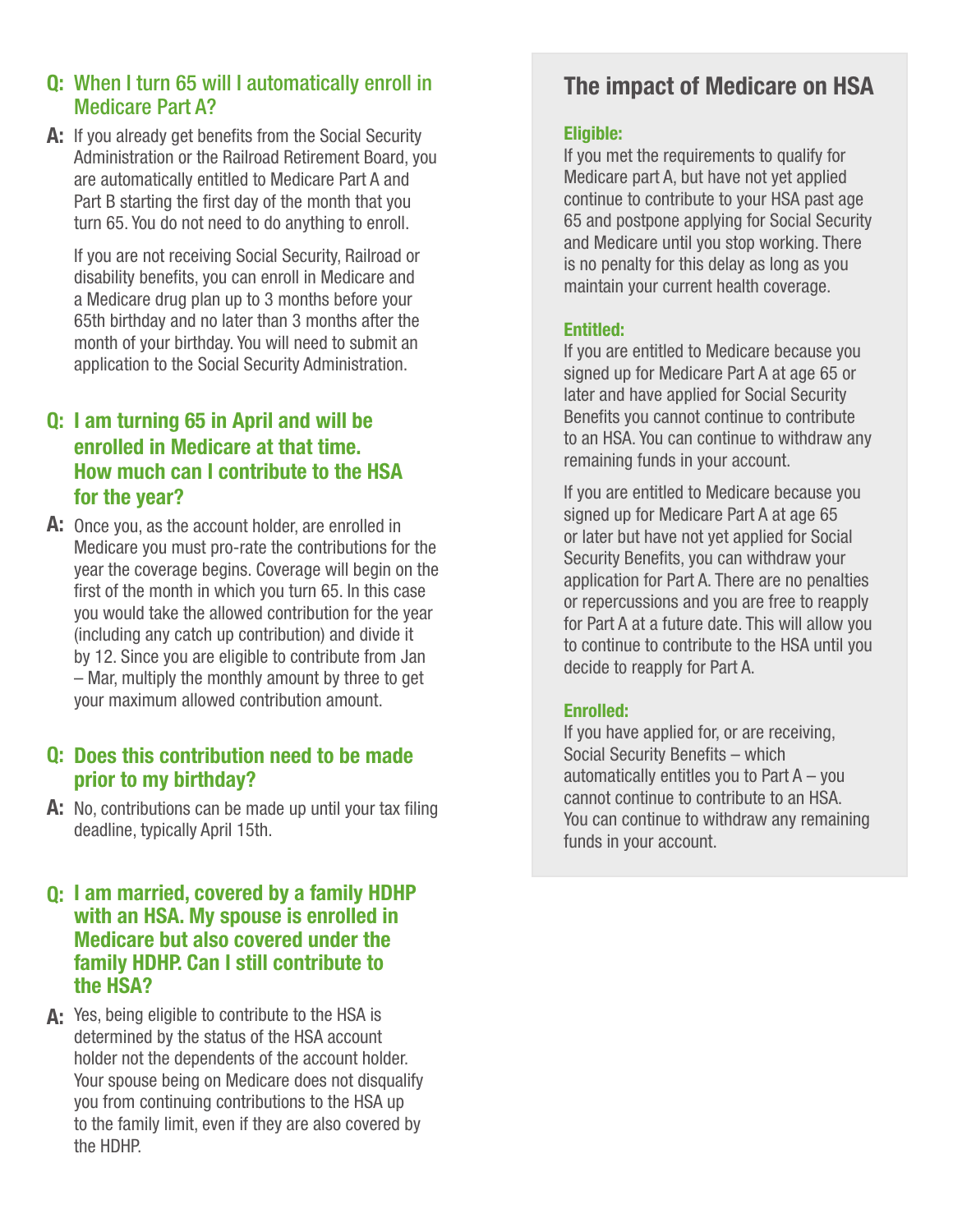- Q: I am married, covered by a family HDHP with an HSA. My spouse enrolled in Medicare as of 03/01. At that time our HDHP changed from family to single coverage. Can I still contribute to the HSA?
- A: Yes, you may still contribute to the HSA, but changing from family HDHP coverage to single will impact the amount you may contribute. You may contribute 1/12 of your family contribution (including any catch up contribution) for each month you had family HDHP coverage  $+1/12$ of the single contribution (including any catch up contribution) for each month you have single coverage based on your status on the first of the month.

## Q: I'm enrolled in both Medicare and covered under the HDHP through my employer. Who should claims be submitted to?

A: Since you are still enrolled in the HDHP the claim should be submitted there first, then to Medicare. If there is any patient responsibility after Medicare processes the claim that can be submitted to your HSA account. Please note that crossover will stop working once you turn 65, so these claims will need to be submitted manually.

## Q: I am enrolled in Medicare and still have money left in my HSA account. What happens to these funds?

A: HSA funds can continue to be spent on a tax free basis for eligible medical expenses for you and any eligible tax dependents. If you, as the account holder, are over 65 and the money is drawn for other than medical expenses it is subject to income tax, but no other penalties apply.

## Q: I received Medicare Part A through disability, but will be returning to work and my payments will stop. Can I resume contributing to an HSA at that time?

A: You become entitled to Medicare after the 25th disability check from Social Security. In other words, you automatically go into the Medicare system. Even after you return to work your Medicare entitlement continues for up to 93 months from the time you first applied for disability. This makes you ineligible to resume contributing to an HSA account.

The only way you can opt out of Part A is to repay Social Security for any disability payments you received, even if you never used Part A for medical services, and to repay Medicare if you did utilize Part A during the disability.

## Q: Are Medicare premiums eligible to be drawn from the HSA account?

A: Being eligible to claim Medicare premiums from the HSA is determined by the status of the HSA account holder not the dependents of the account holder. Premiums for Medicare Part A, B, C and D can be reimbursed from the HSA as long as the account holder is at least 65 years old. These can be Medicare premiums for the account holder or any eligible dependents. Premiums for Medicare supplement insurance are not eligible for reimbursement.